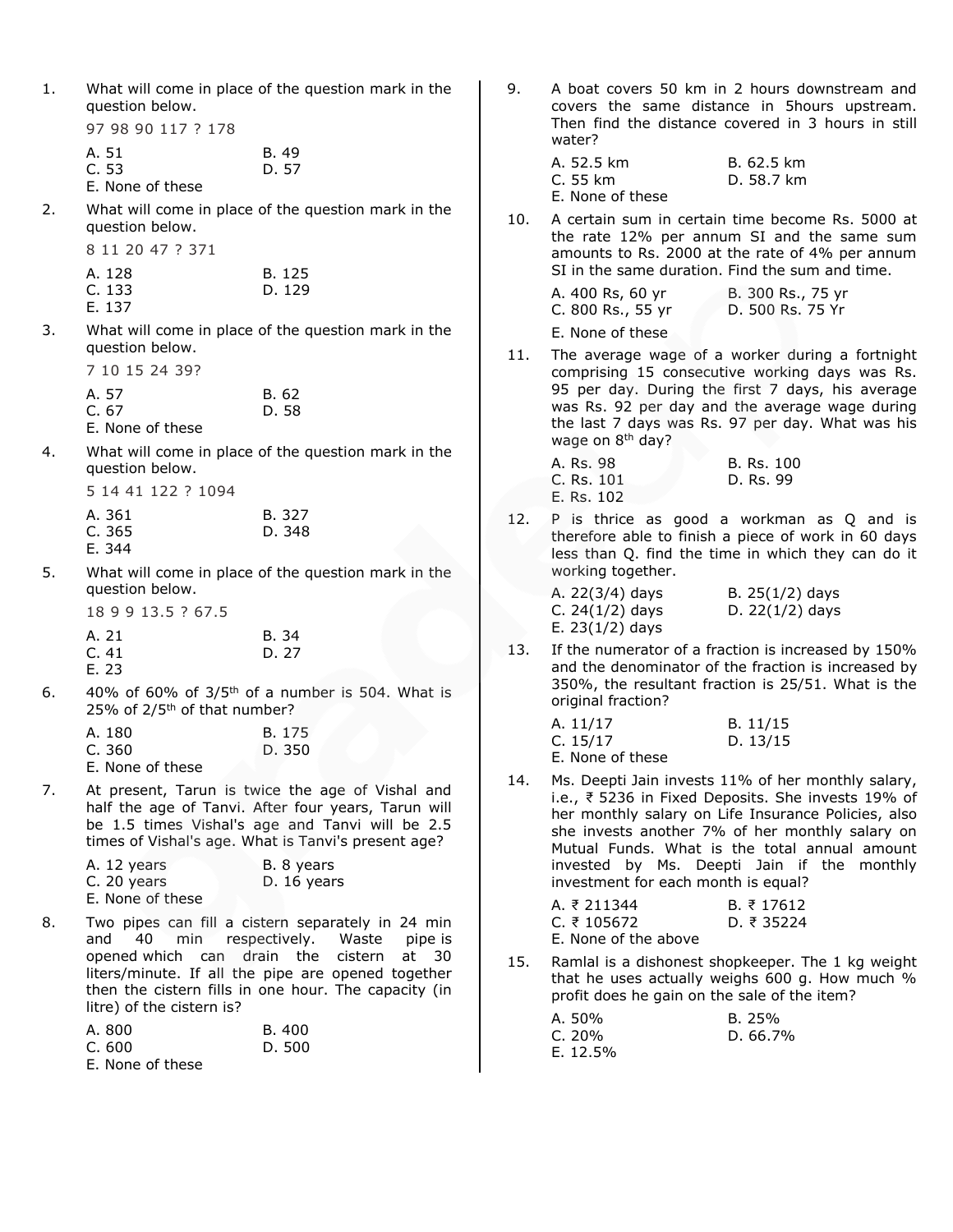**Direction (16-20):** *Study the following table carefully and answer the questions give below - Number of People Working in Various Departments from Various Organizations*

|             | Organizations |      |      |      |      |
|-------------|---------------|------|------|------|------|
| Departments | Α             | B    |      |      | Е    |
| <b>HR</b>   | 1050          | 1015 | 976  | 888  | 1004 |
| Finance     | 1017          | 960  | 786  | 1025 | 963  |
| Marketing   | 1382          | 1384 | 1275 | 1300 | 1290 |
| Production  | 1542          | 1545 | 1550 | 1570 | 1580 |
| Account     | 786           | 745  | 801  | 800  | 735  |
| Legal       | 48            | 54   | 36   | 30   | 53   |

- 16. The total number of employees working in the legal department is approximately what per cent of the total number of employees working in HR department of all the organizations together? A. 4 B. 8 C. 12 D. 6 E. 10
- 17. What is the approximate difference between the average number of people working in Marketing and Production departments from all the organization together?

| A. 578 | B. 231  |
|--------|---------|
| C. 330 | D. 1156 |
| - 300  |         |

- E. 300
- 18. What is the respective ratio of the total number of employees working in organization A to the total number of employees working in organization E?

| A. 225:233 | B. 71: 75    |
|------------|--------------|
| C. 75 : 71 | D. 233 : 215 |

E. None of these

19. What is the total number of employees from all the departments working in all the organizations together?

| A. 26960 |  | B. 28910 |
|----------|--|----------|
| C. 28190 |  | D. 29660 |
|          |  |          |

E. None of these

20. The number of people working in the Finance department from organization B are approximately what per cent of the total number of employees working in organization B?

| A. 12 | B. 15 |
|-------|-------|
| C.20  | D.17  |
| E. 25 |       |

21. What will come in place of question Mark (?) in the following equations?

|                  | 73.96 - 18.19 + 17.47 =? + 10.91 |
|------------------|----------------------------------|
| A. 62.33         | B. 61.43                         |
| C. 56.33         | D. 54.53                         |
| E. None of these |                                  |

22. **Directions:** what should come in place of question mark (?) in the following questions?  $345 + 25 \times 0.80 - 11 = ?$ 

| A. 354 | B. 666 |
|--------|--------|
| C.324  | D. 600 |

E. None of these

- 23. **Directions:** What will come in place of question mark (?) in the following questions? 26% of 450 - ? = 12% of 150 A. 101 B. 135
	- C. 89 D. 99
	- E. None of these
- 24. What will come in place of question Mark (?) in the following equations?  $36\%$  of  $650 - 14\%$  of  $560 = ?$ 
	- A. 147.6 B. 154.7
	- C. 149.7 D. 155.6
- E. None of these
- 25. What will come in place of question Mark (?) in the following equations?  $27 \times 5 + 167 - 32 = ? -113$ 
	- A. 348 B. 382 C. 383 D. 358
	- E. None of these
- 26. What will come in place of question Mark (?) in the following equations?  $7878 - 4545 + 5454 = ? + 4444$ 
	- A. 4334 B. 3434 C. 4242 D. 4343
	- E. None of these
- 27. **Directions:** What will come in place of question mark (?) in the following questions ?

$$
264 \div \sqrt{576 + (11)^2 + 12} = (?)^2
$$

| A. $\sqrt{12}$ |   | B. 144       |
|----------------|---|--------------|
| C. 12          |   | D. $(132)^2$ |
| - -            | . |              |

E. None of these

- 28. **Direction:** What should come in place of the question mark (?) in the following question?  $7960 + 2956 - 8050 + 4028 = ?$ A. 6984 B. 6884<br>C. 6894 D. 6954 D. 6954
	- E. None of these
- 29. **Directions:** What will come in place of question mark (?) in the following questions?

 $92 \times 576 \div 2 \cdot \sqrt{1296} = (?)^3 + \sqrt{49}$ 

| A. 3 | $B. (9)^2$ |
|------|------------|
| C.9  | D. 27      |

- E. None of these
- 30. What will come in place of question Mark (?) in the following equations?

$$
(15)^2 - (5)^3 + \sqrt{625} + 44 = (?)^2
$$

A. 
$$
\sqrt{17}
$$
  
\nC.  $\sqrt{13}$   
\nD. 13  
\nE.  $\sqrt{269}$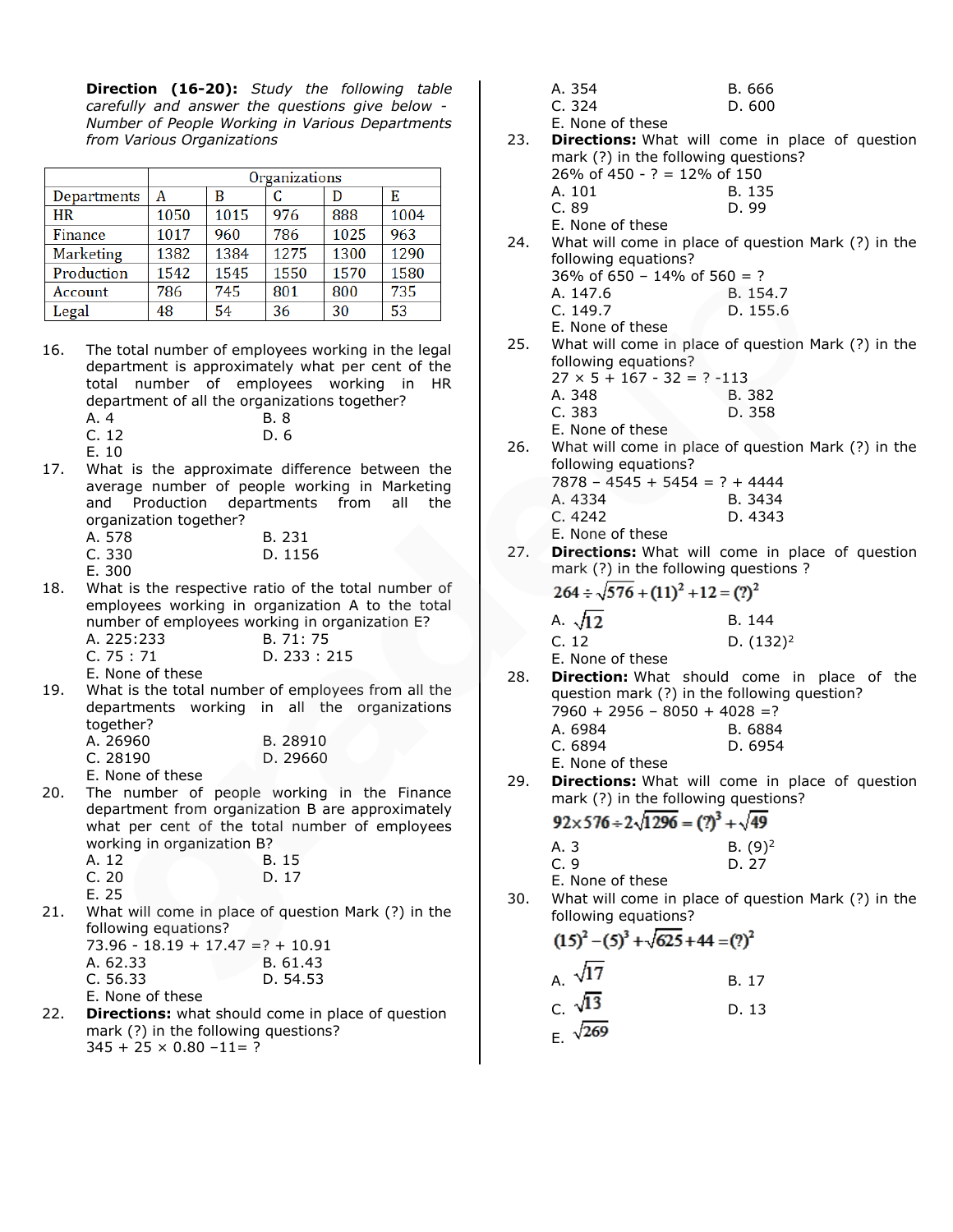| 31. | mark (?) in the following questions?                                    | <b>Directions:</b> What will come in place of question                                                |
|-----|-------------------------------------------------------------------------|-------------------------------------------------------------------------------------------------------|
|     | 64% of 750 $\div$ 4 = x $\div$ 5                                        |                                                                                                       |
|     | A. 24<br>C.300                                                          | B. 48                                                                                                 |
|     | E. None of these                                                        | D. 600                                                                                                |
| 32. |                                                                         | <b>Direction:</b> What should come in place of the                                                    |
|     | question mark (?) in the following question?                            |                                                                                                       |
|     | $68 \times \sqrt{?} - 3421 = 591$                                       |                                                                                                       |
|     | A. 3249                                                                 | B. 3481                                                                                               |
|     | C. 3364                                                                 | D. 3136                                                                                               |
| 33. | E. None of these                                                        | Direction: What value should come in place of the                                                     |
|     | question mark (?) in the following equation?                            |                                                                                                       |
|     | $\sqrt{18} + \sqrt{32} - \sqrt{50} = ?$                                 |                                                                                                       |
|     | A. $2\sqrt{2}$                                                          |                                                                                                       |
|     |                                                                         | B. $\frac{4\sqrt{2}}{D\sqrt{2}}$                                                                      |
|     | $c. 3\sqrt{2}$                                                          |                                                                                                       |
|     | E. None of these                                                        |                                                                                                       |
| 34. | question mark (?) in the following equation?                            | Direction: What value should come in place of the                                                     |
|     | $41 \times 72 \div 8 \div 3 = ?$                                        |                                                                                                       |
|     | A. 133                                                                  | B. 121                                                                                                |
|     | C. 113<br>E. None of these                                              | D. 131                                                                                                |
| 35. |                                                                         | Direction: What value should come in place of the                                                     |
|     | question mark (?) in the following equation?                            |                                                                                                       |
|     | $31 + 48 \div 8 - 3 \times 6 = ?$<br>A. 204                             | B. 19                                                                                                 |
|     | C.18                                                                    | D. 194                                                                                                |
|     | E. None of these                                                        |                                                                                                       |
|     |                                                                         | <b>Direction (36-40):</b> In these questions, a                                                       |
|     |                                                                         | relationship between different elements is shown in<br>the statements. The statements are followed by |
|     | two conclusions. Give answer                                            |                                                                                                       |
| 36. | Statement:                                                              |                                                                                                       |
|     | $M \ge K > T = P \le S = R$                                             |                                                                                                       |
|     | <b>Conclusions:</b><br>I. M > P                                         |                                                                                                       |
|     | II. $R > T$                                                             |                                                                                                       |
|     | A. Only conclusion I is true.                                           |                                                                                                       |
|     | B. Only conclusion II is true.<br>C. Either conclusion I or II is true. |                                                                                                       |
|     | D. Neither conclusion I or II is true.                                  |                                                                                                       |
|     | E. Both conclusions I and II are true.                                  |                                                                                                       |
| 37. | Statement:<br>$R \leq L = T \geq S$ , $V < G \leq R$                    |                                                                                                       |
|     | <b>Conclusions:</b>                                                     |                                                                                                       |
|     | <b>I.</b> $S \geq G$                                                    |                                                                                                       |
|     | II. $G \le T$<br>A. Only conclusion I is true.                          |                                                                                                       |
|     | B. Only conclusion II is true.                                          |                                                                                                       |
|     | C. Either conclusion I or II is true.                                   |                                                                                                       |
|     | D. Neither conclusion I or II is true.                                  |                                                                                                       |

E. Both conclusions I and II are true.

| 38. | <b>Statements:</b>                               |                                                      |
|-----|--------------------------------------------------|------------------------------------------------------|
|     | $D = K \ge R > T, Q \le P = T$                   |                                                      |
|     | <b>Conclusions:</b>                              |                                                      |
|     | I.D > P                                          |                                                      |
|     | II. $R > Q$                                      |                                                      |
|     | A. Only conclusion I is true.                    |                                                      |
|     | B. Only conclusion II is true.                   |                                                      |
|     | C. Either conclusion I or II is true.            |                                                      |
|     | D. Neither conclusion I or II is true.           |                                                      |
|     | E. Both conclusions I and II are true.           |                                                      |
| 39. | <b>Statements:</b>                               |                                                      |
|     | $M \leq N \leq R = J < K = L$                    |                                                      |
|     | <b>Conclusions:</b>                              |                                                      |
|     | $I.$ J > M                                       |                                                      |
|     | II. $M = J$                                      |                                                      |
|     | A. Only conclusion I is true.                    |                                                      |
|     | B. Only conclusion II is true.                   |                                                      |
|     | C. Either conclusion I or II is true.            |                                                      |
|     | D. Neither conclusion I or II is true.           |                                                      |
|     | E. Both conclusions I and II are true.           |                                                      |
| 40. | <b>Statements:</b>                               |                                                      |
|     | $A \ge N < R = Q, N < S = K$                     |                                                      |
|     | <b>Conclusions:</b>                              |                                                      |
|     | I. $A \ge K$                                     |                                                      |
|     | II. $S < Q$                                      |                                                      |
|     | A. Only conclusion I is true.                    |                                                      |
|     | B. Only conclusion II is true.                   |                                                      |
|     | C. Either conclusion I or II is true.            |                                                      |
|     | D. Neither conclusion I or II is true.           |                                                      |
|     | E. Both conclusions I and II are true.           |                                                      |
|     |                                                  | <b>Directions (41-45):</b> Study the following       |
|     |                                                  | information carefully and answer the green           |
|     | questions.                                       |                                                      |
|     |                                                  | PQ, R, S, T, V, W and X are sitting around a         |
|     |                                                  | circular table facing the centre but not necessarily |
|     | in the same order.                               |                                                      |
|     |                                                  |                                                      |
|     | (a) R sits third to the left of W.               |                                                      |
|     | (b) X sits second to the right of T. T is not an |                                                      |
|     | immediate neighbour of R and W.                  |                                                      |
|     |                                                  | (c) Two people sit between 'P and S. Neither P nor   |
|     | S is an immediate neighbour of X.                |                                                      |
|     |                                                  | (d) Q is not an immediate neighbour of X and P.      |
| 41. | Which                                            | of the following pairs represents<br>the             |
|     | immediate neighbours of S?                       |                                                      |
|     | A. W, T                                          | B. R, Q                                              |
|     | C. R, X                                          | D. X, T                                              |
|     | E. W, P                                          |                                                      |
| 42. |                                                  | What is the position of V with respect to P in the   |
|     | above arrangement?                               |                                                      |
|     | A. Third to the right                            | B. Immediate left                                    |
|     | C. Fifth to the right                            | D. Immediate right                                   |
|     | E. Second to the right                           |                                                      |
|     |                                                  |                                                      |

43. Who sits third to the right of Q?

| A. P |  | B.S |
|------|--|-----|
|      |  |     |

- $\overline{D}$ . T
- E. V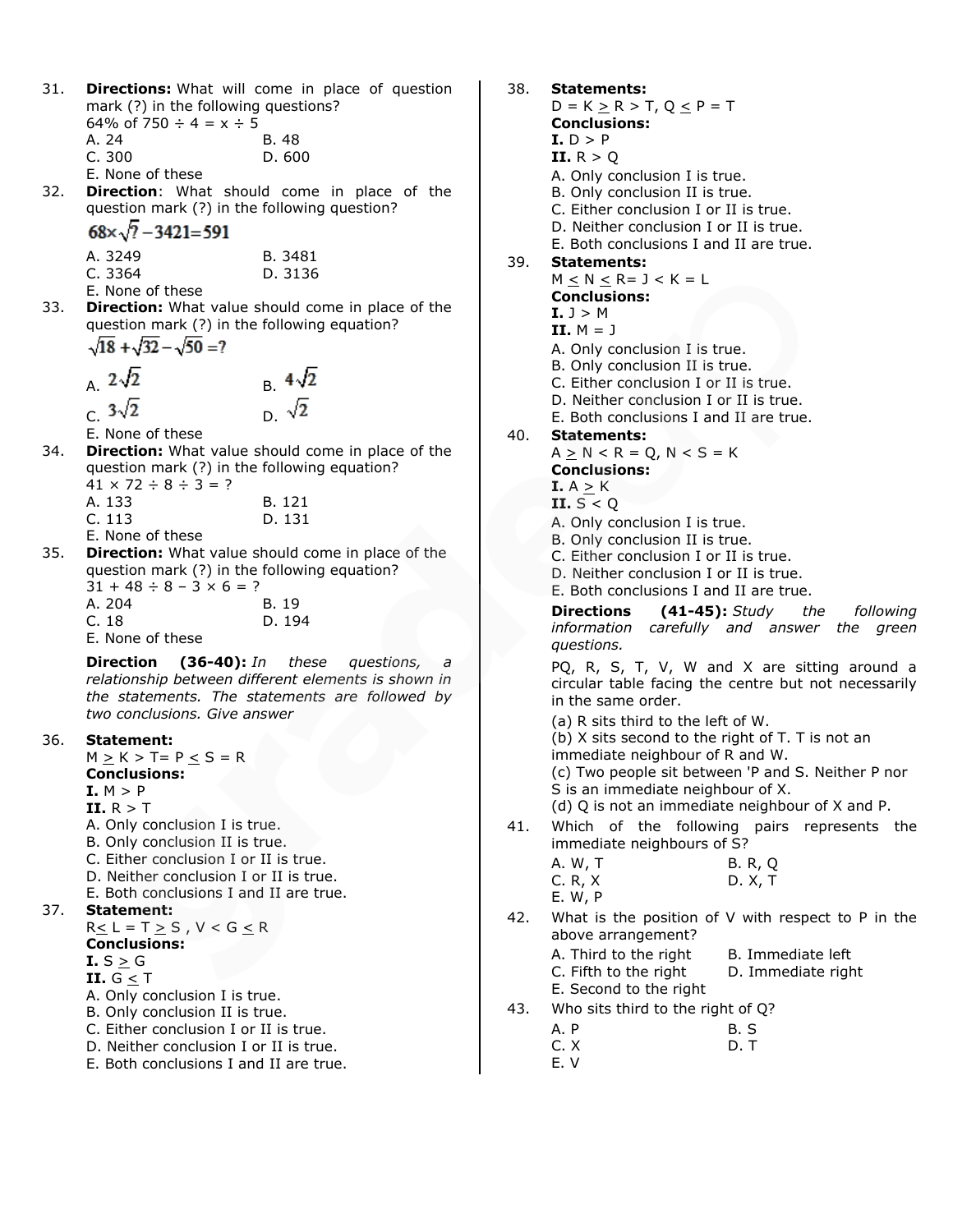- 44. What will come in place of question mark in the following series according to the above seating arrangement? X, P, S, V, ?
	- A. Q B. R C. T D. P
	- E. W
- 45. Four of the following five are similar in a certain way based on their positions in the seating arrangement given above. Which of the following does not belong to that group?

| A. SR | B.RX  |
|-------|-------|
| C. WP | D. OS |
| E.XV  |       |

**Directions (46-50):** *Study the following arrangement carefully and answer the questions given below:*

A Q 2 K F & E 7 S 9 N M Z \$ 6 % @ V L 8 \* W4 35 © E U#C

- 46. Which of the following is the ninth to the left or the eighteenth from the left end of the above arrangement? A. W B. N<br>C. \* D. S  $D.S$ 
	- E. None of these
- 47. How many such odd numbers arc there in the above arrangement, each of which is immediately preceded by a consonant and also immediately followed by a consonant?

| A. None | B. One   |
|---------|----------|
| C. Two  | D. Three |

E. More than three

48. If all the letters and symbols are dropped from the above arrangement, which of the following will be the sixth from the left end or the above arrangement?

| A. 7 | B. 8 |
|------|------|
| C.3  | D. 6 |
| E. 4 |      |

49. How many such symbols are there in the above arrangement, each of which s immediately preceded by a number and also immediately followed by a letter?

| A. None | B. One   |
|---------|----------|
| C. Two  | D. Three |

- E. More than three
- 50. Four of the following five are alike in a certain way based on their positions in the above arrangement and so form a group. Which is the one that does not belong to that group?

| A. KE&  | B. SN9 |
|---------|--------|
| C. M6\$ | D. 453 |
| E. @8L  |        |

**Directions (51-55):** *Study the following information carefully and answer the questions given below:*

In a college canteen twelve students are sitting in two parallel lines in such a way that there are six students in each row at equidistance. G, H, I, J, K and L are sitting in row-1 and they face towards east. M, N, O, X, Y and Z are sitting in row-2 and they face towards west. One student of one row faces the other student of the other row. M, who is sitting at one of the ends of the row, is second to the right of Y. G does not face M or Y. G is third to the left of L. There are two students between N and Z. There is only one student between I and J. I and J do not face M. H is neighbour of I. X, who does not face J, is not the neighbour of N.

- 51. Who among the following faces L?
	- A. N B. Y C. X D. O
	- E. Z
- 52. How many students are sitting between K and I? A. One B. Two
	- C. Three D. Four
	- E. None
- 53. K is related to O in the same way as H is related to X. On this pattern L is related to
	- A. Z B. M
	- C. Y D. N

E. None of these

- 54. Which of the following statements is true about H? A. N is not the neighbour of that student who faces H
	- B. I is not the immediate neighbour of H
	- C. K is second to the right of H
	- D. Y faces H
	- E. H is second from the left end of the row
- 55. Who are sitting at the ends of the row?
	- A. M, Z B. L, G C. J, K D. M, X

E. None of these

**Directions (56-60)**: *Following questions are based on the five three digit numbers given below:*

# **725 924 485 816 563**

56. If all the numbers are arranged in descending order from left to right, which of the following will be the product of the first and the second digits of the number which is exactly in the middle of the new arrangement?

| A. 14 | B. 18 |
|-------|-------|
| C. 8  | D. 30 |
| E. 32 |       |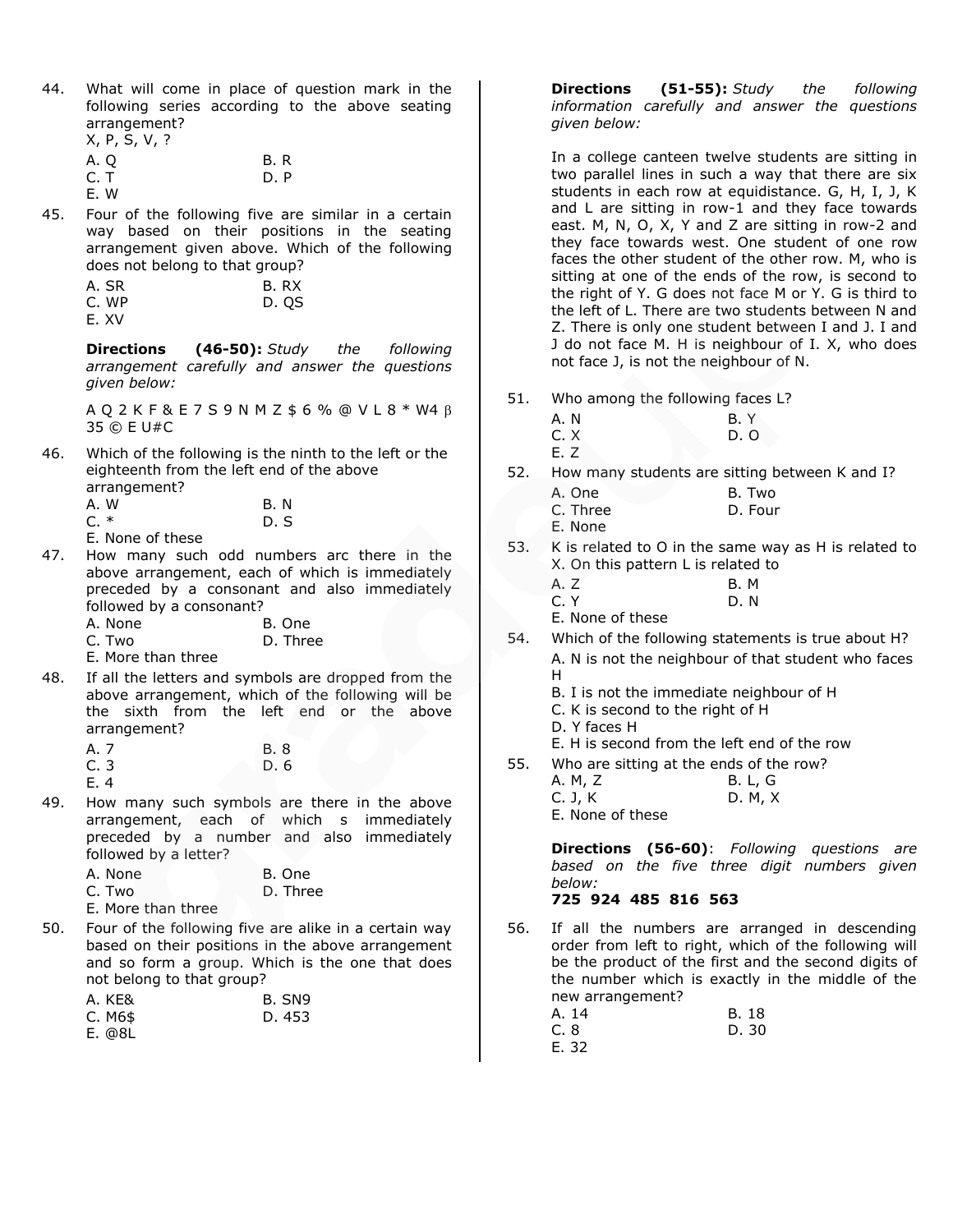- 57. If all the digits in each of the numbers are arranged in ascending order within the number, which of the following will form the highest number in the new arrangement of numbers?
	- A. 725 B. 924 816

|              | C. 485 |  |
|--------------|--------|--|
| $\mathbf{r}$ | rro    |  |

- E. 563
- 58. If the positions of the first and the third digits of each or the numbers are interchanged, how many odd numbers will be formed?

|                          | A. None | B. One                                                                                                                                                                                                                                                                                        |
|--------------------------|---------|-----------------------------------------------------------------------------------------------------------------------------------------------------------------------------------------------------------------------------------------------------------------------------------------------|
| $\overline{\phantom{a}}$ |         | $\sim$ 1 $\sim$ 1 $\sim$ 1 $\sim$ 1 $\sim$ 1 $\sim$ 1 $\sim$ 1 $\sim$ 1 $\sim$ 1 $\sim$ 1 $\sim$ 1 $\sim$ 1 $\sim$ 1 $\sim$ 1 $\sim$ 1 $\sim$ 1 $\sim$ 1 $\sim$ 1 $\sim$ 1 $\sim$ 1 $\sim$ 1 $\sim$ 1 $\sim$ 1 $\sim$ 1 $\sim$ 1 $\sim$ 1 $\sim$ 1 $\sim$ 1 $\sim$ 1 $\sim$ 1 $\sim$ 1 $\sim$ |

| D. Three<br>C. Two |  |
|--------------------|--|
|--------------------|--|

- E. Four
- 59. If one is added to the middle digit of each of the numbers, how many numbers thus formed will NOT be divisible by three?

|         | - - - - - - |  |  |  |        |  |
|---------|-------------|--|--|--|--------|--|
| A. None |             |  |  |  | B. One |  |
|         |             |  |  |  |        |  |

| C. Two |  | D. Three |
|--------|--|----------|
|        |  |          |

E. Four

60. What will be the resultant if the first digit of the highest number is multiplied by the third digit of the lowest number?

| B. 45 |
|-------|
| D. 27 |
|       |
|       |

**Directions (61-65):** *Study the following information carefully and answer the questions given below:*

Eight friends M, N, O, P, Q, R, S and T are sitting in a straight line facing north. All of them like different games, viz Cricket, Badminton, Hockey, Golf, Football, Baseball, Chess and Tennis, but not necessarily in the same order.

The one who likes Tennis sits third to the right of S. O is on the immediate left of S. The person who likes Hockey sits second to the left of O. N sits second to the right of T, who likes neither Tennis nor Hockey. Only two persons sit between O and the one who likes Football. M and R immediate neighbours and both of them do not like Tennis. The person who likes Cricket sits second to the right of M. There are two persons between P and the one who likes Badminton. P does not like Tennis. The one who likes Baseball is an immediate neighbour of the one who likes Tennis. The one who likes Football sits second to the left of M. One of the immediate neighbours of S likes Chess. P sits on an extreme end of the line.

| A. M             | B. O |
|------------------|------|
| C. R             | D.P  |
| E. None of these |      |

62. Who among the following sits on the immediate left of R?

| A. O | <b>B. M</b> |
|------|-------------|
| C. P | D.Q         |

E. None of these

- 63. O likes which of the following game?
	- A. Badminton B. Cricket C. Baseball D. Golf
	- E. None of these
- 64. How many persons are there between M and T?
	- A. Three B. Two
	- C. None D. Four
	- E. None of these
- 65. What is the position of N with respect to the one who likes Chess?
	- A. Second to the left
	- B. Second to the right
	- C. Third to the right
	- D. Fourth to the left
	- E. None of these
- 66. In a certain code 'TERMINAL' is written as 'NSFUMBOJ' and 'TOWERS' is written as 'XPUTSF'. How is 'MATE' written in that code?
	- A. FUBN B. UFNB<br>C. BNFU D. BNDS
	- D. BNDS

E. None of these

- 67. How many such pairs of letters arc there in the word 'VIRTUAL', each of which has as many letters between them in the word (in both forward and backward directions) as they have between them in the English alphabetical series ?
	- A. None B. One C. Two D. Three
	- E. More than three
- 68. A is sister of K. S is brother of K. N is mother of K. T is husband of N. How many sons does T have?

| A. Four          | B. Three           |
|------------------|--------------------|
| C. Two           | D. Data inadequate |
| E. None of these |                    |

- 69. If it is possible to make only one meaningful word with the first, second, sixth and tenth letters of the word DISCLAIMER, which of the following will be the third letter from the left? If no such word can be made, give 'X' as your answer and if more than one such words can be made, give 'Y' as the answer
	- A. I B. R C. D D. X E. Y
- 70. K'walked 5 metres towards North, took a left turn and walked for 10 metres. He then took a right turn and walked for 20 metres, and again took right turn and walked 10 metres. How far he is from the starting point ?

| A. 20 metres | B. 15 metres |
|--------------|--------------|
| C. 25 metres | D. 30 metres |
|              |              |

E. None of these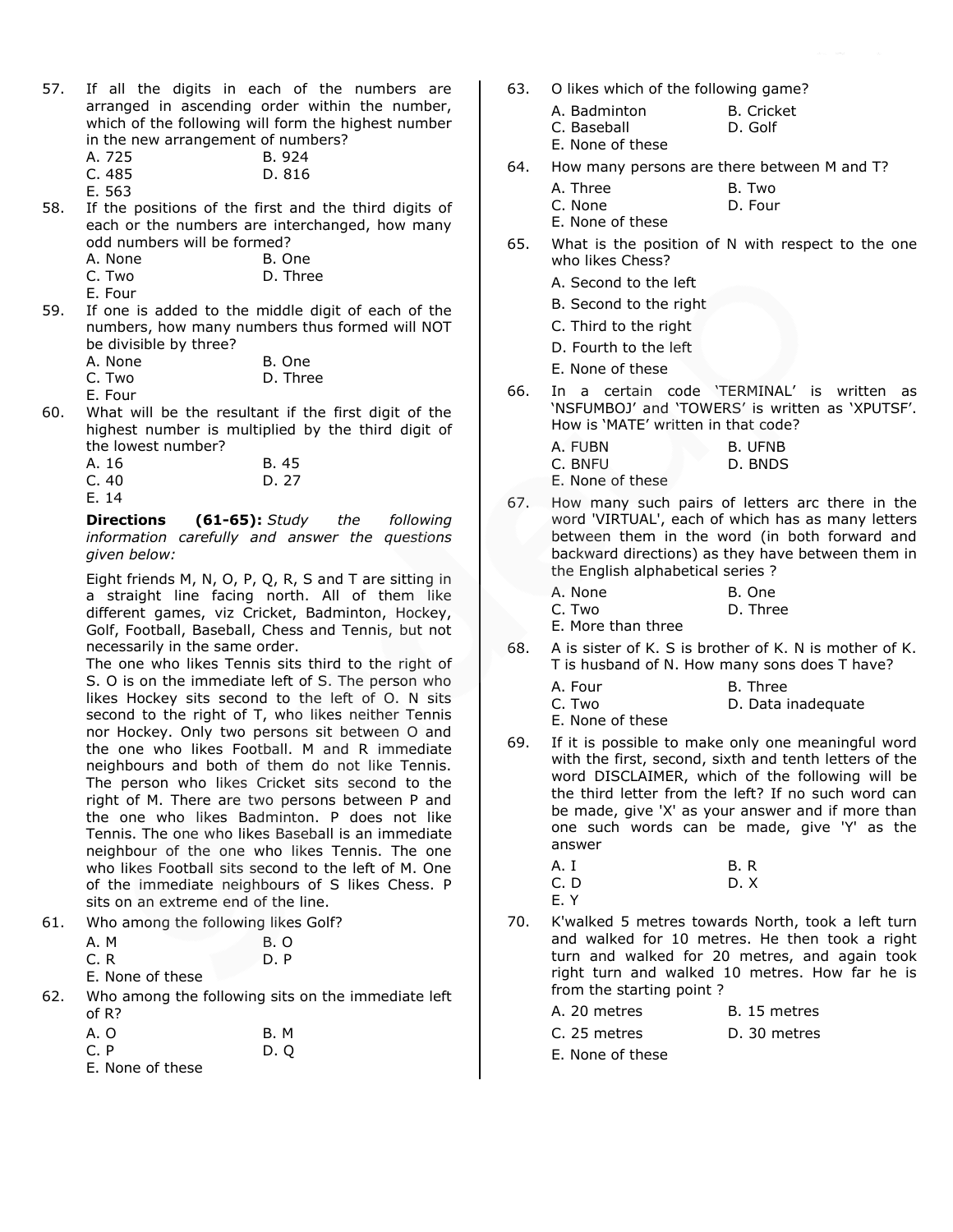**Directions (71-80):** *Read the following passage carefully and answer the questions given below it. Certain words are printed in bold to help you locate them while answering some of the questions.*

Amrutananda was a well-known and rich landlord in his village. He and his wife were both **cunning** and extremely sly. They made a lot of money by cheating and ill-treating their labourers who worked in their fields. One day, a young man named Manikya came to Amrutananda, asking for work. Amrutananda was pleasantly surprised. No one ever wanted to work for him because of his reputation, and here was someone walking right into his house.

Manikya's next few words made him even happier. Manikya said, 'I will work for you for free. You need not pay me a salary, only give me a place to sleep, two sets of clothes and two meals a day.' mrutananda was filled with joy when he heard this and was about to agree when Manikya added, 'I have only one condition: I will tell you the truth always, but one day of the year I will lie to you.' Amrutananda, who lied happily every day of the year, agreed to this **odd** condition. So Manikya joined him. He was a wonderful worker - hard working and trustworthy. He was very honest and soon became Amrutaminda's right hand man. A year went by, and because of Manikya's hard work, Amrutananda had an excellent harvest. He and his wife Mandakini decided to have a big feast to celebrate. They invited all their relatives and' friends, who came from across the village and outside to' participate in this celebration. Everyone was looking forward to the delicious feast being planned: On the morning of the feast, Amrutananda decided he would also give away some gifts to his relatives, just so that he could show off. So he set off for the market in his cart. As soon as he was out of sight, Manikya went running to his mistress, Mandakini. He wept loudly and beat his chest. Then he fell on the floor sobbing, and announced, 'The master is dead. The cart **overturned** on the road'. Our master has been flattened like a chapatti. As soon as Amrutananda's wife and relatives heard this, they started wailing. Manikya rushed out, saying he would bring back the body, while everyone started preparing for the last rites.

Manikya now went running to his master and said "Master! Your wife is dead. My kind, loving mistress is dead. A cobra bit her and she fell to the ground, as blue as the spring sky." Amrutananda was **stunned**. His beloved Mandakini, his partner in all his schemes, was dead! He couldn't believe it. He rushed back home shouting her name. Mandakini was weeping loudly, sitting in the

courtyard. When she saw her husband run in, she stopped mid-wail, and Amrutananda too stood open-mouthed and speechless. Then they fell into each other's arms, unable to believe their eyes. At once they turned to Manikya, "What is the meaning of this, Manikya?' his master demanded in a stern voice. Manikya smiled, "Remember my condition, that I would lie only once in a year? Well, I choose today. You see what lies can do? They nearly destroyed your life. Now think about what happens to the people you lie to everyday," Saying this he walked out, leaving behind a stunned and **ashamed** landlord.

- 71. Why didn't anyone want to work for Amrutananda? A. He always ill-treated and cheated his labourers. B. He wanted people to work for him for free. C. He never paid their dues on time. D. He hardly made them work. E. He had too many conditions.
- 72. Why did Manikya volunteer to work for Amrutananda for free?

A. His food and shelter would be taken care of B. He was fond of Amrutananda. C. He had heard many stories of Amrutananda's generosity.

D. He wanted to teach Amrutananda a lesson. E. He could not find work anywhere else.

73. What was Manikya's intention behind lying to his master?

A. He wanted to draw some attention to himself.

B. He was jealous of his master.

C. He wanted to cause trouble during the celebration.

| A. Only A | B. Only B and C |  |
|-----------|-----------------|--|
|           |                 |  |

C. Only C D. Only B

E. None of these

- 74. What could be the moral of this story?
	- A. Lying destroys lives
	- B. Never employ anyone for free
	- C. Always think before you cry
	- D. Never show off your wealth
	- E. Feasts always lead to tragedy
- 75. Why did Amrutananda and his wife, Mandakini, wish to have a celebration?

A. They wanted to treat Manikya to a feast for his effort in the successful harvest.

B. They wanted to give Manikya a farewell. C. They received a rich harvest and so wanted to have a feast.

D. They had abundant food and did not know what to do with it.

E. They wanted to show off their wealth to their neighbours.